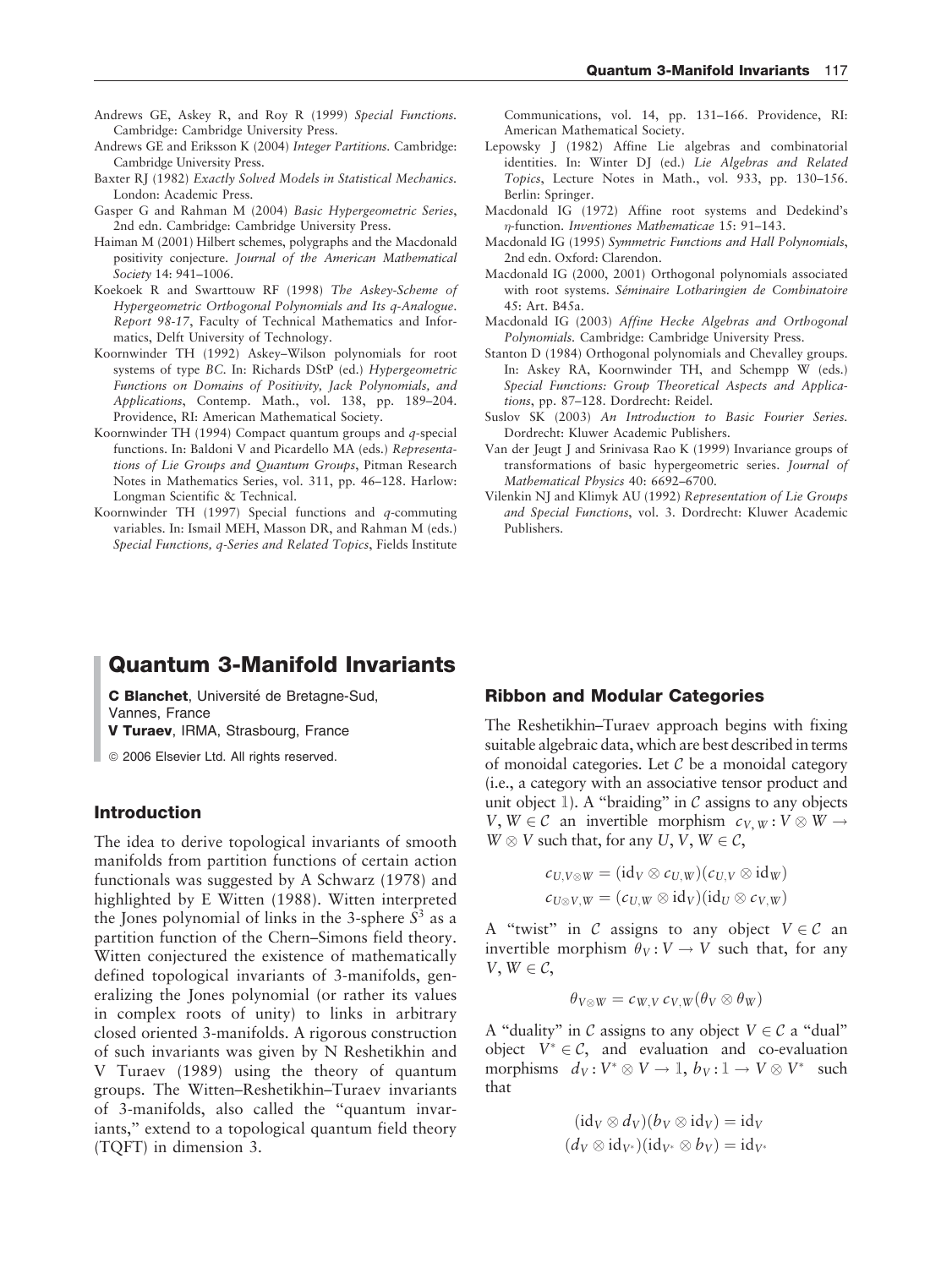<span id="page-1-0"></span>The category  $C$  with duality, braiding, and twist is ribbon, if for any  $V \in \mathcal{C}$ ,

$$
(\theta_V \otimes \mathrm{id}_{V^*})b_V = (\mathrm{id}_V \otimes \theta_{V^*})b_V
$$

For an endomorphism  $f: V \to V$  of an object  $V \in \mathcal{C}$ , its trace " $tr(f) \in End_{\mathcal{C}}(1)$ " is defined as

$$
\operatorname{tr}(f) = d_V c_{V,V^*}((\theta_V f) \otimes \operatorname{id}_{V^*}) b_V : \mathbb{1} \to \mathbb{1}
$$

This trace shares a number of properties of the standard trace of matrices, in particular,  $tr(fg) = tr(gf)$  and  $tr(f \otimes g) = tr(f)tr(g)$ . For an object  $V \in \mathcal{C}$ , set

$$
\dim(V) = \text{tr}(\text{id}_V) = d_V c_{V,V^*}(\theta_V \otimes \text{id}_{V^*}) b_V
$$

Ribbon categories nicely fit the theory of knots and links in  $S^3$ . A link  $L \subset S^3$  is a closed onedimensional submanifold of  $S<sup>3</sup>$ . (A manifold is closed if it is compact and has no boundary.) A link is oriented (resp. framed) if all its components are oriented (resp. provided with a homotopy class of nonsingular normal vector fields). Given a framed oriented link  $L \subset S^3$  whose components are labeled with objects of a ribbon category  $C$ , one defines a tensor  $\langle L \rangle \in \text{End}_{\mathcal{C}}(1)$ . To compute  $\langle L \rangle$ , present L by a plane diagram with only double transversal crossings such that the framing of  $L$  is orthogonal to the plane. Each double point of the diagram is an intersection of two branches of L, going over and under, respectively. Associate with such a crossing the tensor  $(c_{V,\,W})^{\pm 1}$  where  $V,\,W\in\mathcal{C}$  are the labels of these two branches and  $\pm 1$  is the sign of the crossing determined by the orientation of L. We also associate certain tensors with the points of the diagram where the tangent line is parallel to a fixed axis on the plane. These tensors are derived from the evaluation and co-evaluation morphisms and the twists. Finally, all these tensors are contracted into a single element  $\langle L \rangle \in \text{End}_{\mathcal{C}}(1)$ . It does not depend on the intermediate choices and is preserved under isotopy of L in  $S^3$ . For the trivial knot  $O(V)$  with framing 0 and label  $V \in \mathcal{C}$ , we have  $\langle O(V) \rangle =$  $dim (V)$ .

Further constructions need the notion of a tangle. An (oriented) tangle is a compact (oriented) onedimensional submanifold of  $\mathbb{R}^2 \times [0, 1]$  with endpoints on  $\mathbb{R} \times 0 \times \{0, 1\}$ . Near each of its endpoints, an oriented tangle T is directed either down or up, and thus acquires a sign  $\pm 1$ . One can view T as a morphism from the sequence of  $\pm 1$ 's associated with its bottom ends to the sequence of  $\pm 1$ 's associated with its top ends. Tangles can be composed by putting one on top of the other. This defines a category of tangles  $T$  whose objects are finite sequences of  $\pm 1$ 's and whose morphisms are isotopy classes of framed oriented tangles. Given a ribbon category  $C$ , we can consider  $C$ labeled tangles, that is, (framed oriented) tangles whose components are labeled with objects of C. They form a category  $\mathcal{T}_{\mathcal{C}}$ . Links appear here as tangles without endpoints, that is, as morphisms  $\emptyset \rightarrow \emptyset$ . The link invariant  $\langle L \rangle$  generalizes to a functor  $\langle \cdot \rangle : T_{\mathcal{C}} \to \mathcal{C}$ .

To define 3-manifold invariants, we need modular categories [\(Turaev 1994\)](#page-5-0). Let  $k$  be a field. A monoidal category  $C$  is *k*-additive if its Hom sets are k-vector spaces, the composition and tensor product of the morphisms are bilinear, and End<sub>C</sub>(1) = **k**. An object  $V \in \mathcal{C}$  is simple if  $\text{End}_{\mathcal{C}}(V) = \mathbf{k}$ . A modular category is a k-additive ribbon category  $C$  with a finite family of simple objects  $\{V_{\lambda}\}_\lambda$  such that (1) for any object  $V \in \mathcal{C}$ there is a finite expansion  $id_V = \sum_i f_i g_i$  for certain morphisms  $g_i: V \to V_{\lambda_i}, f_i: V_{\lambda_i} \to V$  and (2) the S-matrix  $(S_{\lambda,\mu})$  is invertible over k where  $S_{\lambda,\mu} = \text{tr}(c_{V_{\lambda}, V_{\mu}} c_{V_{\mu}, V_{\lambda}})$ . Note that  $S_{\lambda,\mu} = \langle H(\lambda, \mu) \rangle$ where  $H(\lambda, \mu)$  is the oriented Hopf link with framing 0, linking number +1, and labels  $V_{\lambda}$ ,  $V_{\mu}$ .

Axiom (1) implies that every simple object in  $\mathcal C$  is isomorphic to exactly one of  $V_{\lambda}$ . In most interesting cases (when there is a well-defined direct summation in  $C$ ), this axiom may be rephrased by saying that  $\mathcal C$  is finite semisimple, that is,  $\mathcal C$  has a finite set of isomorphism classes of simple objects and all objects of  $C$  are direct sums of simple objects. A weaker version of the axiom (2) yields premodular categories.

The invariant  $\langle \cdot \rangle$  of links and tangles extends by linearity to the case where labels are finite linear combinations of objects of  $C$  with coefficients in  $k$ . Such a linear combination  $\Omega = \sum_{\lambda} \dim (V_{\lambda}) V_{\lambda}$  is called the Kirby color. It has the following sliding property: for any object  $V \in \mathcal{C}$ , the two tangles in Figure 1 yield the same morphism  $V \rightarrow V$ . Here, the dashed line represents an arc on the closed component labeled by  $\Omega$ . This arc can be knotted or linked with other components of the tangle (not shown in the figure).



Figure 1 Sliding property.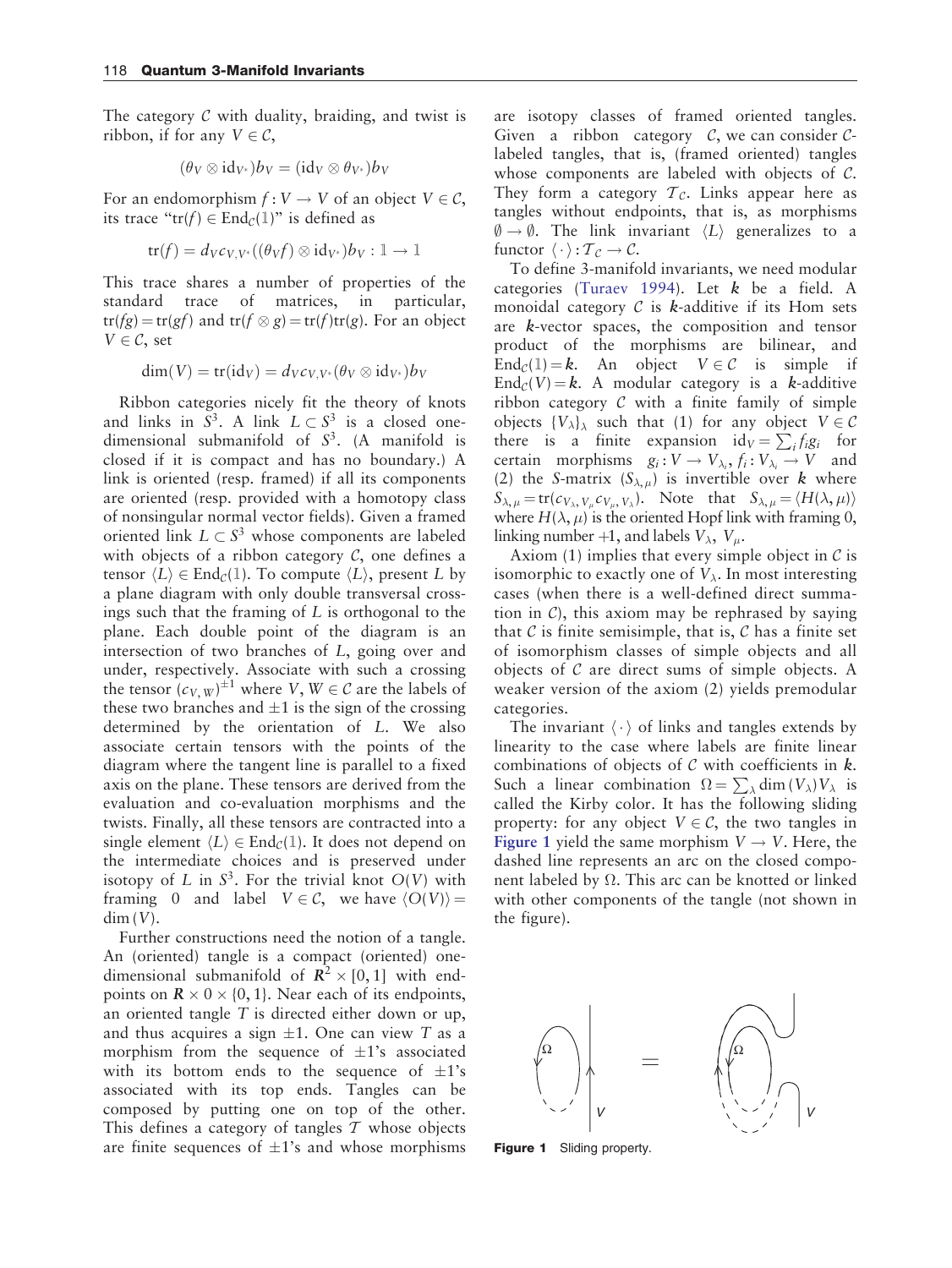## Invariants of Closed 3-Manifolds

Given an embedded solid torus  $g: S^1 \times D^2 \hookrightarrow S^3$ , where  $D^2$  is a 2-disk and  $S^1 = \partial D^2$ , a 3-manifold can be built as follows. Remove from  $S<sup>3</sup>$  the interior of  $g(S^1 \times D^2)$  and glue back the solid torus  $D^2 \times S^1$ along  $g|_{S^1 \times S^1}$ . This process is known as "surgery." The resulting 3-manifold depends only on the isotopy class of the framed knot represented by g. More generally, a surgery on a framed link  $L = \bigcup_{i=1}^{m} L_i$  in  $S^3$  with *m* components yields a closed oriented 3-manifold  $M_L$ . A theorem of W Lickorish and A Wallace asserts that any closed connected oriented 3-manifold is homeomorphic to  $M_L$  for some L. R Kirby proved that two framed links give rise to homeomorphic 3-manifolds if and only if these links are related by isotopy and a finite sequence of geometric transformations called Kirby moves. There are two Kirby moves: adjoining a distant unknot  $O^{\varepsilon}$  with framing  $\varepsilon = \pm 1$ , and sliding a link component over another one as in [Figure 1](#page-1-0).

Let  $L = \bigcup_{i=1}^{m} L_i \subset S^3$  be a framed link and let  $(b_{i,j})_{i,j=1,\dots,m}$  be its linking matrix: for  $i \neq j$ ,  $b_{i,j}$  is the linking number of  $L_i, L_j$ , and  $b_{i,i}$  is the framing number of  $L_i$ . Denote by  $e_+$  (resp.  $e_-$ ) the number of positive (resp. negative) eigenvalues of this matrix. The sliding property of modular categories implies the following theorem. In its statement, a knot K with label  $\Omega$  is denoted by  $K(\Omega)$ .

Theorem 1 Let C be a modular category with Kirby color  $\Omega$ . Then  $\langle O^1(\Omega) \rangle \neq 0, \langle O^{-1}(\Omega) \rangle \neq 0$  and the expression

$$
\tau_{\mathcal{C}}(M_L) = \langle O^1(\Omega) \rangle^{-e_+} \langle O^{-1}(\Omega) \rangle^{-e_-} \langle L_1(\Omega), \dots, L_m(\Omega) \rangle
$$

is invariant under the Kirby moves on L. This expression yields, therefore, a well-defined topological invariant  $\tau_c$  of closed connected oriented 3-manifolds.

Several competing normalizations of  $\tau_c$  exist in the literature. Here, the normalization used is such that  $\tau_c(S^3) = 1$  and  $\tau_c(S^1 \times S^2) = \sum_{\lambda} (\dim (V_{\lambda}))^2$ . The invariant  $\tau_c$  extends to 3-manifolds with a framed oriented C-labeled link K inside by

$$
\tau_{\mathcal{C}}(M_L, K) = \langle O^1(\Omega) \rangle^{-e_+} \langle O^{-1}(\Omega) \rangle^{-e_-} \langle L_1(\Omega), \dots, L_m(\Omega), K \rangle
$$

#### Three-Dimensional TQFTs

A three-dimensional TQFT V assigns to every closed oriented surface X a finite-dimensional vector space  $V(X)$  over a field k and assigns to every cobordism  $(M, X, Y)$  a linear map  $V(M) = V(M, X, Y) : V(X) \rightarrow$  $V(Y)$ . Here, a "cobordism"  $(M, X, Y)$  between surfaces X and Y is a compact oriented 3-manifold

M with  $\partial M = (-X) \amalg Y$  (the minus sign indicates the orientation reversal). A TQFT has to satisfy axioms which can be expressed by saying that  $V$  is a monoidal functor from the category of surfaces and cobordisms to the category of vector spaces over  $k$ . Homeomorphisms of surfaces should induce isomorphisms of the corresponding vector spaces compatible with the action of cobordisms. From the definition,  $V(\emptyset) = k$ . Every compact oriented 3-manifold M is a cobordism between  $\emptyset$  and  $\partial M$ so that V yields a "vacuum" vector  $V(M) \in Hom(V(\emptyset))$ ,  $V(\partial M) = V(\partial M)$ . If  $\partial M = \emptyset$ , then this gives a numerical invariant  $V(M) \in V(\emptyset) = k$ .

Interestingly, TQFTs are often defined for surfaces and 3-cobordisms with additional structure. The surfaces X are normally endowed with Lagrangians, that is, with maximal isotropic subspaces in  $H_1(X; R)$ . For 3-cobordisms, several additional structures are considered in the literature: for example, 2-framings,  $p_1$ -structures, and numerical weights. All these choices are equivalent. The TQFTs requiring such additional structures are said to be ''projective'' since they provide projective linear representations of the mapping class groups of surfaces.

Every modular category  $C$  with ground field  $k$ and simple objects  $\{V_{\lambda}\}_\lambda$  gives rise to a projective three-dimensional TQFT  $V_c$ . It depends on the choice of a square root D of  $\sum_{\lambda}$  (dim  $(V_{\lambda}))^2 \in k$ . For a connected surface  $X$  of genus  $g$ ,

$$
\boldsymbol{V}_{\mathcal{C}}(\boldsymbol{X}) = \operatorname{Hom}_{\mathcal{C}}\left(1, \bigoplus_{\lambda_1, \dots, \lambda_g} \bigotimes_{r=1}^g (\boldsymbol{V}_{\lambda_r} \otimes \boldsymbol{V}_{\lambda_r}^*)\right)
$$

The dimension of this vector space enters the Verlinde formula

$$
\dim_k(\mathbf{V}_\mathcal{C}(X)) \cdot 1_k = \mathcal{D}^{2g-2} \sum_{\lambda} (\dim(V_\lambda))^{2-2g}
$$

where  $1_k \in k$  is the unit of the field k. If char(k) = 0, then this formula computes dim<sub>k</sub>  $(V_c(X))$ . For a closed connected oriented 3-manifold M with numerical weight zero,  $V_c(M) = \mathcal{D}^{-b_1(M)-1}\tau_c(M)$ , where  $b_1(M)$  is the first Betti number of M.

The TQFT  $V_c$  extends to a vaster class of surfaces and cobordisms. Surfaces may be enriched with a finite set of marked points, each labeled with an object of  $C$  and endowed with a tangent direction. Cobordisms may be enriched with ribbon (or fat) graphs whose edges are labeled with objects of  $\mathcal C$  and whose vertices are labeled with appropriate intertwiners. The resulting TQFT, also denoted  $V_c$ , is nondegenerate in the sense that, for any surface X, the vacuum vectors in  $V(X)$  determined by all M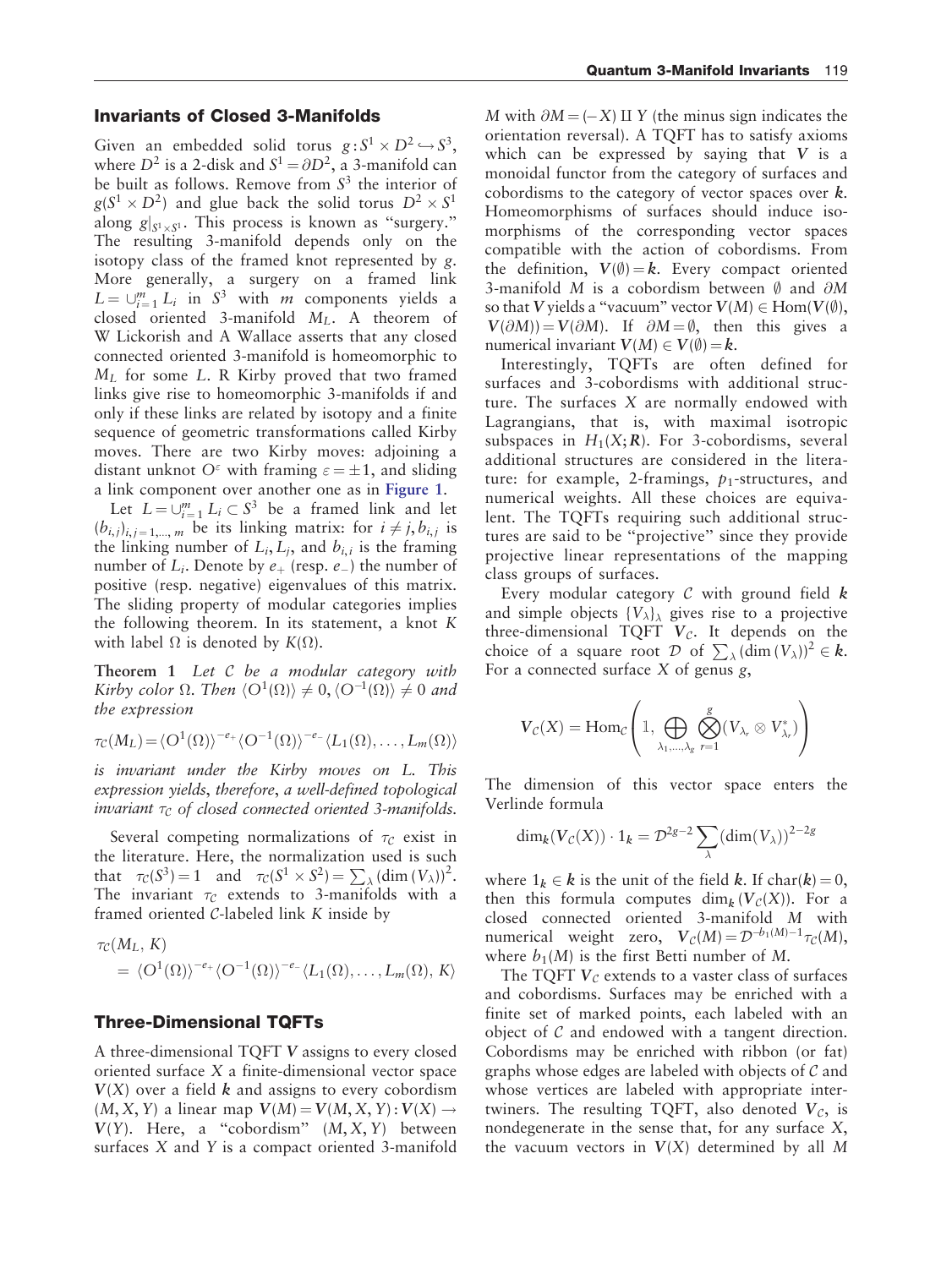with  $\partial M = X$  span  $V(X)$ . A detailed construction of  $V_c$  is given in [Turaev \(1994\)](#page-5-0).

The two-dimensional part of  $V_c$  determines a "modular functor" in the sense of G Segal, G Moore, and N Seiberg.

## Constructions of Modular Categories

The universal enveloping algebra Ug of a (finitedimensional complex) simple Lie algebra g admits a deformation  $U_q$ g, which is a quasitriangular Hopf algebra. The representation category  $\text{Rep}(U_a \mathfrak{g})$  is C-linear and ribbon. For generic  $q \in C$ , this category is semisimple. (The irreducible representations of g can be deformed to irreducible representations of  $U_q$ g.) For q, an appropriate root of unity, a certain subquotient of  $\text{Rep}(U_a \mathfrak{g})$  is a modular category with ground field  $k = C$ . For  $g = sl_2(C)$ , it was pointed out by Reshetikhin and Turaev; the general case involves the theory of tilting modules. The corresponding 3-manifold invariant  $\tau$  is denoted  $\tau_q^{\mathfrak{g}}$ . For example, if  $\mathfrak{g} = sl_2(C)$  and M is the Poincaré homology sphere (obtained by surgery on a leftha[n](#page-5-0)d trefoil with framing  $-1$ ), then [\(Le 2003\)](#page-5-0)

$$
\tau_q^{\mathfrak{g}}(M) = (1 - q)^{-1} \sum_{n \ge 0} q^n (1 - q^{n+1})
$$
  
 
$$
\times (1 - q^{n+2}) \cdots (1 - q^{2n+1})
$$

The sum here is finite since  $q$  is a root of unity.

There is another constructio[n](#page-5-0) [\(Le 2003\)](#page-5-0) of a modular category associated with a simple Lie algebra  $g$  and certain roots of unity  $q$ . The corresponding quantum invariant of 3-manifolds is denoted  $\tau_q^{P\mathfrak{g}}$ . (Here, it is normalized so that  $\tau_q^{PQ}(S^3) = 1.$ ) Under mild assumptions on the order of q, we have  $\tau_q^{\mathfrak{g}}(M) = \tau_q^{\mathfrak{g}}(M) \tau'(M)$  for all M, where  $\tau'(M)$  is a certain Gauss sum determined by g, the homology group  $H = H_1(M)$  and the linking form  $Tors H \times Tors H \rightarrow Q/Z.$ 

A different construction derives modular categories from the category of framed oriented tangles  $\mathcal T$ . Given a ring K, a bigger category  $K[T]$  can be considered whose morphisms are linear combinations of tangles with coefficients in K. Both  $T$  and  $K[T]$  have a natural structure of a ribbon monoidal category.

The skein method builds ribbon categories by quotienting  $K[T]$  using local "skein" relations, which appear in the theory of knot polynomials (the Alexander–Conway polynomial, the Homfly polynomial, and the Kauffman polynomial). In order to obtain a semisimple category, one completes the quotient category with idempotents as objects (the Karoubi completion). Choosing appropriate skein relations, one can recover the modular



Figure 2 The Homfly relation.

categories derived from quantum groups of series A, B, C, D. In particular, the categories determined by the series A arise from the Homfly skein relation shown in Figure 2 where  $a, s \in K$ . The categories determined by the series B, C, D arise from the Kauffman skein relation.

The quantum invariants of 3-manifolds and the TQFTs associated with  $sl<sub>N</sub>$  can be directly described in terms of the Homfly skein theory, avoiding the language of ribbon categories (W Lickorish, C Blanchet, N Habegger, G Masbaum, P Vogel for sl<sub>2</sub> and Y Yokota for all sl<sub>N</sub>).

## **Unitarity**

From both physical and topological viewpoints, one is mainly interested in Hermitian and unitary TQFTs (over  $k = C$ ). A TQFT V is Hermitian if the vector space  $V(X)$  is endowed with a nondegenerate Hermitian form  $\langle .,.\rangle_X : V(X) \otimes_{\mathbb{C}} V(X) \to \mathbb{C}$ such that:

- 1. the form  $\langle .,.\rangle_X$  is natural with respect to homeomorphisms and multiplicative with respect to disjoint union and
- 2. for any cobordism  $(M, X, Y)$  and any  $x \in V(X), y \in V(Y),$

$$
\langle V(M, X, Y)(x), y \rangle_Y = \langle x, V(-M, Y, X)(y) \rangle_X
$$

If  $\langle .,.\rangle_X$  is positive definite for every X, then the Hermitian TQFT is "unitary." Note two features of Hermitian TQFTs. If  $\partial M = \emptyset$ , then  $V(-M) = V(M)$ . The group of self-homeomorphisms of any X acts in  $V(X)$  preserving the form  $\langle .,.\rangle_X$ . For a unitary TQFT, this gives an action by unitary matrices.

The three-dimensional TQFT derived from a modular category  $V$  is Hermitian (resp. unitary) under additional assumptions on  $V$  which are discussed briefly. A "conjugation" in  $V$  assigns to each morph- $\lim f: V \to W$  in V a morphism  $f:W \to V$  so that

$$
\overline{\overline{f}} = f, \quad \overline{f + g} = \overline{f} + \overline{g} \quad \text{for any } f, g: V \to W
$$
  

$$
\overline{f \otimes g} = \overline{f} \otimes \overline{g} \qquad \text{for any morphisms } f, g \text{ in } C
$$
  

$$
\overline{f \circ g} = \overline{g} \circ \overline{f} \qquad \text{for any morphisms}
$$
  

$$
f: V \to W, g: W \to V
$$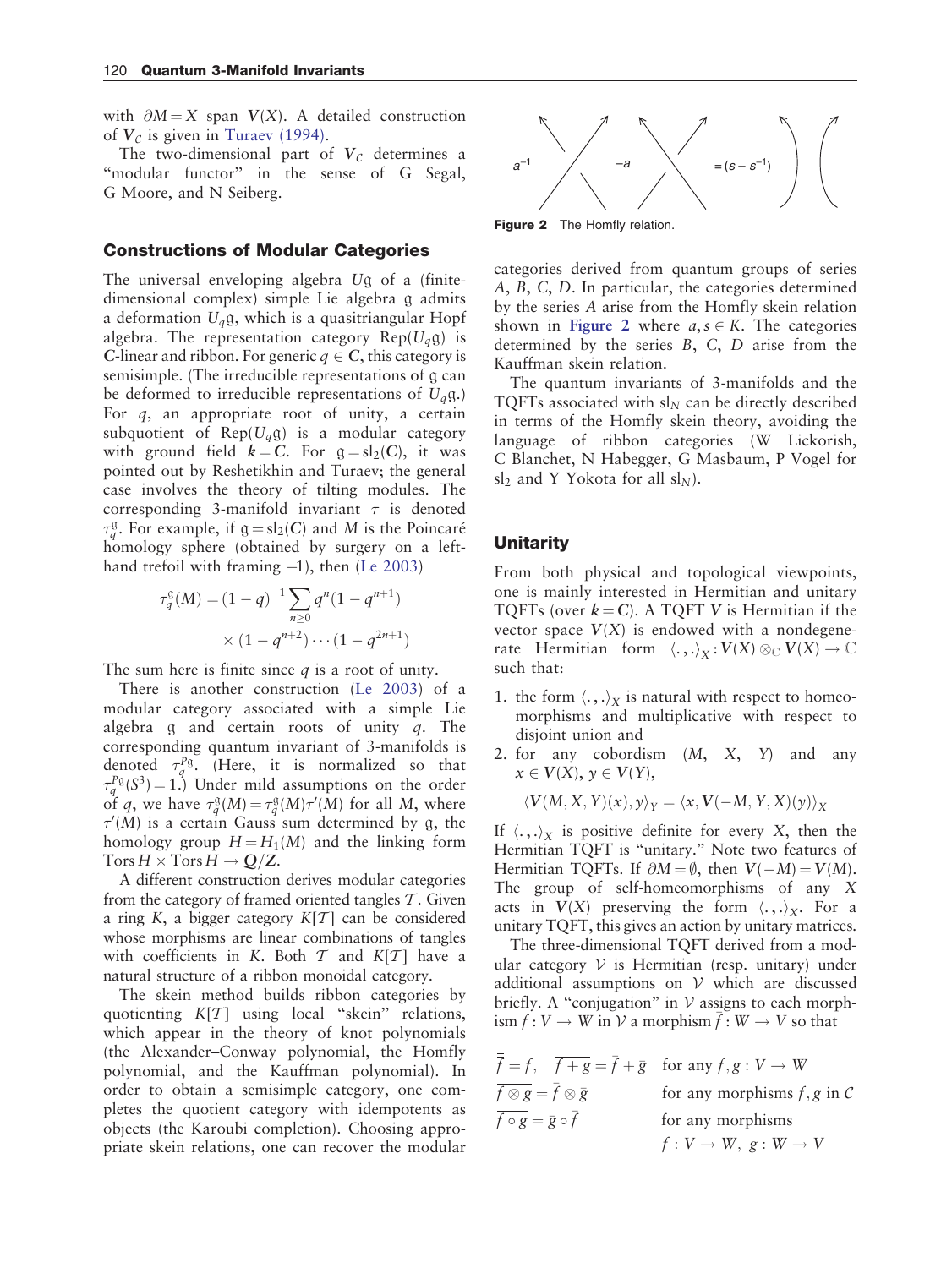One calls  $V$  Hermitian if it is endowed with conjugation such that

$$
\overline{\theta_V} = (\theta_V)^{-1}, \quad \overline{c_{V,W}} = (c_{V,W})^{-1}
$$

$$
\overline{b_V} = d_V c_{V,V^*} (\theta_V \otimes 1_{V^*})
$$

$$
\overline{d_V} = (1_{V^*} \otimes \theta_V^{-1}) c_{V^*,V}^{-1} b_V
$$

for any objects  $V$ ,  $W$  of  $V$ . A Hermitian modular category V is unitary if  $tr(f) \geq 0$  for any morphism f in  $V$ . The three-dimensional TQFT, derived from a Hermitian (resp. unitary) modular category, has a natural structure of a Hermitian (resp. unitary) TQFT.

The modular category derived from a simple Lie algebra  $\alpha$  and a root of unity  $q$  is always Hermitian. It may be unitary for some  $q$ . For simply laced  $q$ , there are always such roots of unity  $q$  of any given sufficiently big order. For non-simply-laced g, this holds under certain divisibility conditions on the order of q.

## Integral Structures in TQFTs

The quantum invariants of 3-manifolds have one fundamental property: up to an appropriate rescaling, they are algebraic integers. This was first observed by H Murakami, who proved that  $\tau_q^{\rm sl_2}(M)$  is an algebraic integer, provided the order of  $\hat{q}$  is an odd prime and M is a homology sphere. This extends to an arbitrary closed connected oriented 3 manifold M and an arbitrary simple Lie algebra g as follow[s](#page-5-0) [\(Le 2003\)](#page-5-0): for any sufficiently big prime integer  $r$  and any primitive rth root of unity  $q$ ,

$$
\tau_q^{P\mathfrak{g}}(M) \in \mathbb{Z}[q] = \mathbb{Z}[\exp(2\pi i/r)] \quad [1]
$$

This inclusion allows one to expand  $\tau_q^{P\mathfrak{g}}(M)$  as a polynomial in  $q$ . A study of its coefficients leads to the Ohtsuki invariants of rational homology spheres and further to perturbative invariants of 3-manifolds due to T Le, J Murakami, and T Ohtsuki (see [Ohtsuki \(2002\)](#page-5-0)). Conjecturally, the inclusion [1] holds for nonprime (sufficiently big)  $r$ as well. Connections with the algebraic number theory (specifically modular forms) were studied by D Zagier and R Lawrence.

It is important to obtain similar integrality results for TQFTs. Following P Gilmer, fix a Dedekind domain  $D \subset C$  and call a TQFT V almost D-integral if it is nondegenerate and there is  $d \in \mathbb{C}$  such that  $dV(M) \in D$  for all M with  $\partial M = \emptyset$ . Given an almost-integral TQFT V and a surface X, we define  $S(X)$  to be the D-submodule of  $V(X)$ , generated by all vacuum vectors for X. This module is preserved under the action of self-homeomorphisms of X.

It turns out that  $S(X)$  is a finitely generated projective D-module and  $V(X) = S(X) \otimes_D C$ . A cobordism  $(M, X, Y)$  is targeted if all its connected components meet Y along a nonempty set. In this case,  $V(M)(S(X)) \subset S(Y)$ . Thus, applying S to surfaces and restricting  $\tau$  to targetet cobordisms, we obtain an ''integral version'' of V. In many interesting cases, the D-module  $S(X)$  is free and its basis may be described explicitly. A simple Lie algebra g and a primitive rth (in some cases 4rth) root of unity  $q$  with sufficiently big prime  $r$  give rise to an almost D-integral TQFT for  $D = Z[q]$ .

#### State-Sum Invariants

Another approach to three-dimensional TQFTs is based on the theory of 6j-symbols and state sums on triangulations of 3-manifolds. This approach introduced by V Turaev and O Viro is a quantum deformation of the Ponzano–Regge model for the three-dimensional lattice gravity. The quantum 6jsymbols derived from representations of  $U_a(\mathrm{sl}_2\mathrm{C})$  are C-valued rational functions of the variable  $q_0 = q^{1/2}$ 

$$
\begin{vmatrix} i & j & k \\ l & m & n \end{vmatrix}
$$
 [2]

numerated by 6-tuples of non-negative integers  $i, j$ ,  $k, l, m, n$ . One can think of these integers as labels sitting on the edges of a tetrahedron (see Figure 3). The 6j-symbol admits various equivalent normalizations and we choose the one which has full tetrahedral symmetry. Now, let  $q_0 \in \mathbb{C}$  be a primitive 2rth root of unity with  $r \geq 2$ . Set  $I = \{0, 1, \ldots, r-2\}$ . Given a labeled tetrahedron T as in Figure 3 with  $i, j, k, l, m, n \in I$ , the 6*j*-symbol [2] can be evaluated at  $q_0$  and we can obtain a complex number denoted  $|T|$ . Consider a closed three-dimensional manifold  $M$  with triangulation  $t$ . (Note that all 3-manifolds can be triangulated.) A coloring of M is a mapping  $\varphi$  from the set Edg(t) of the edges of  $t$  to  $I$ . Set

$$
|M| = (\sqrt{2r}/(q_0 - q_0^{-1}))^{-2a} \sum_{\varphi} \prod_{e \in \text{Edg}(t)} \langle \varphi(e) \rangle \prod_T |T^{\varphi}|
$$



Figure 3 Labeled tetrahedron.